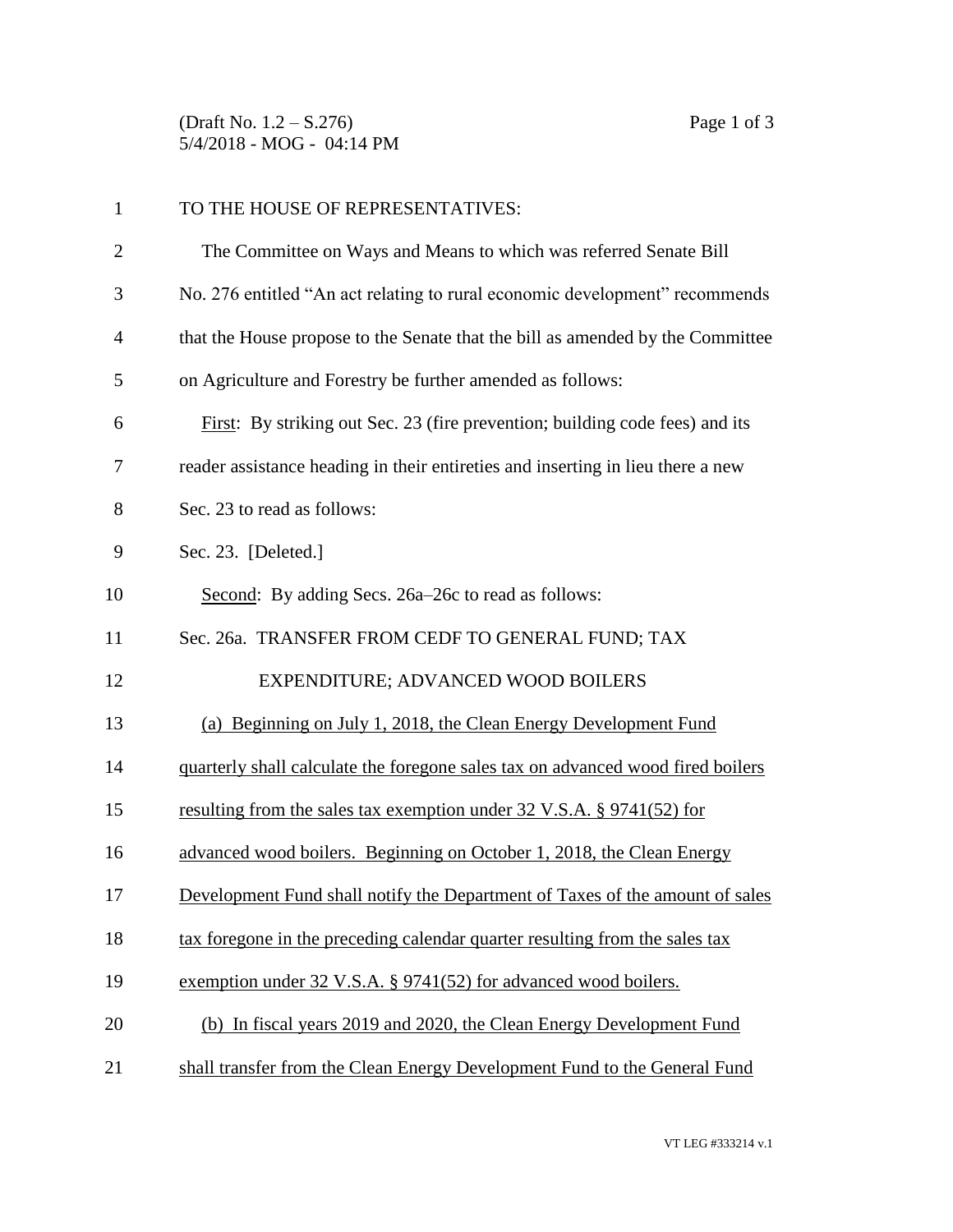(Draft No. 1.2 – S.276) Page 2 of 3 5/4/2018 - MOG - 04:14 PM

| $\mathbf{1}$   | the amount of the tax expenditure resulting from the sales tax exemption under |  |  |
|----------------|--------------------------------------------------------------------------------|--|--|
| $\mathbf{2}$   | 32 V.S.A. § 9741(52) on advanced wood boilers up to a maximum of               |  |  |
| 3              | \$200,000.00 for both fiscal years combined. The Department shall deposit      |  |  |
| $\overline{4}$ | 64 percent of the monies transferred from the Clean Energy Development Fund    |  |  |
| 5              | into the General Fund under 32 V.S.A. § 435 and 36 percent of the monies in    |  |  |
| 6              | the Education Fund under 16 V.S.A. § 4025.                                     |  |  |
| 7              | Sec. 26b. DEPARTMENT OF PUBLIC SERVICE REPORT ON FUNDING                       |  |  |
| 8              | OF THE CLEAN ENERGY DEVELOPMENT FUND                                           |  |  |
| 9              | On or before January 15, 2019, the Department of Public Service, after         |  |  |
| 10             | consultation with the Agency of Commerce and Community Development, the        |  |  |
| 11             | Department of Forests, Parks and Recreation, and renewable energy              |  |  |
| 12             | organizations, shall submit to the Senate Committees on Finance, on            |  |  |
| 13             | Appropriations, and on Natural Resources and Energy and the House              |  |  |
| 14             | Committees on Ways and Means, on Appropriations, and on Energy and             |  |  |
| 15             | Technology a recommended source of funding sufficient to sustainably fund      |  |  |
| 16             | the authorized uses of the Clean Energy Development Fund as provided under     |  |  |
| 17             | 30 V.S.A. § 8015.                                                              |  |  |
| 18             | Sec. 26c. REPEALS                                                              |  |  |
| 19             | (a) 32 V.S.A. § 9741(52) (sales tax exemption for advanced wood boilers)       |  |  |
| 20             | shall be repealed on July 1, 2021.                                             |  |  |